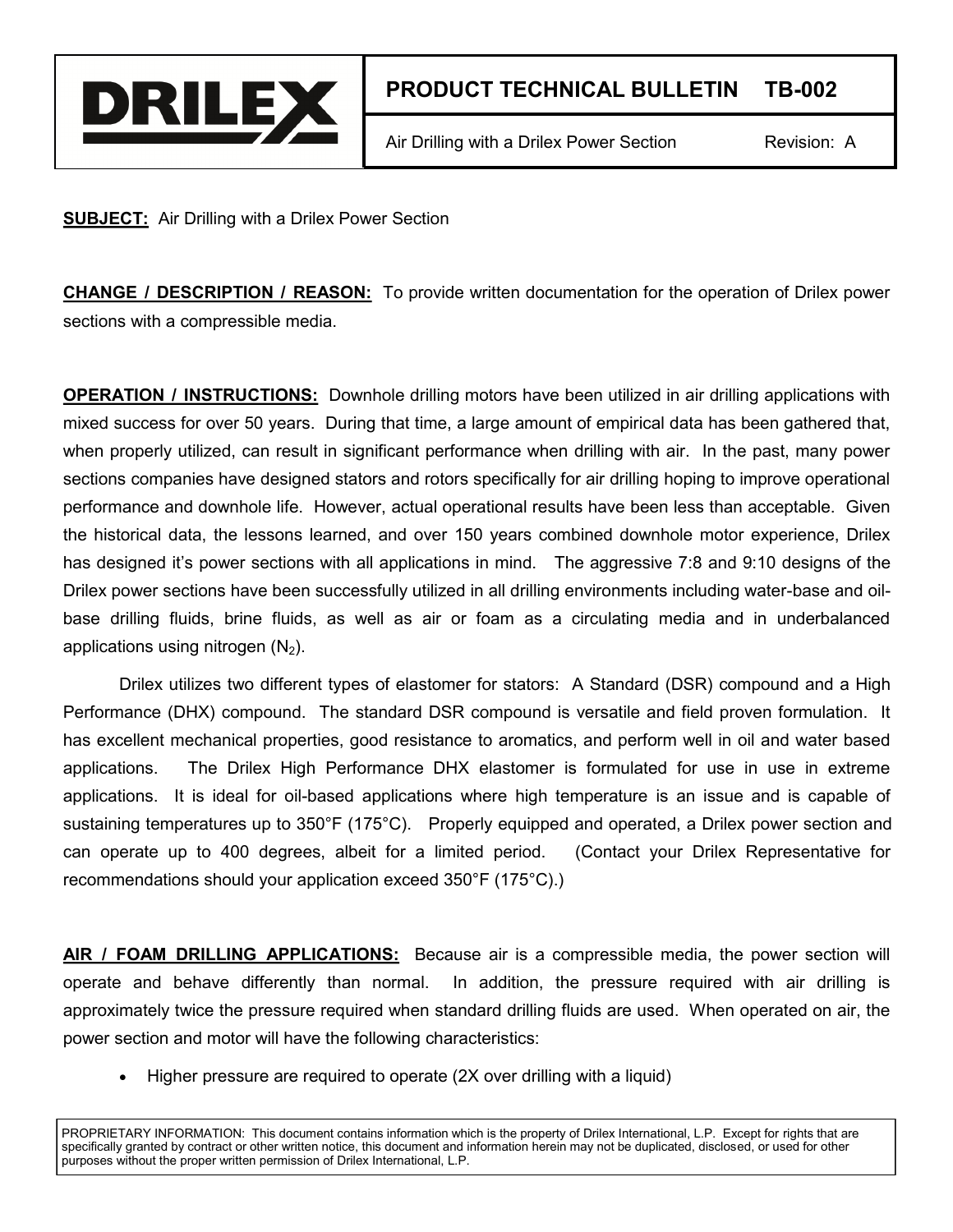

Air Drilling with a Drilex Power Section Revision: A

- Higher flow rates are required to operate (3X to 4X the flow rate of a liquid)
- The power section will run at higher RPMs
- The power section will stall at a lower pressure (less operating torque)
- The motor will be more weight sensitive
- The motor will require less WOB to drill

**AIR VOLUME CALCULATION:** All Drilex power section specifications are based using a liquid volume flow rate (gallons per minute or GPM). To run the power section on air, the liquid volume flow rate must be converted to an air volume flow rate (cubic feet per minute or CFM). Use the following calculations to convert the power section flow rate from GPM to CFM:

1 GPM of fluid equals approximately 4.25 CFM of air (1GPM ≈ 4.25 CFM)

For example: 400 GPM X 4.25  $\approx$  1,700 CFM (estimated)

**AIR / FOAM VOLUME CALCULATION:** When using air with foam as a the circulating media, it is recommended that 3  $\frac{1}{2}$  to 4  $\frac{1}{2}$  CFM of air plus 10 to 100 GPM of injected foam be utilized.

**LUBRICANT RECOMMENDATIONS:** Running the power section in air without adequate lubrication will result in severe damage to the stator and possibly the internal components of the motor. It is extremely important that a minimal amount of lubricant (consistent with formation capability, available equipment, etc.) be used. Below are a list of lubricants that can be used successfully in a power section running on air:

- Liquid soap  $-$  0.5 to 1 gal/bbl of water
- Graphite  $-4$  to 6 lb./bbl of water
- Gel  $-$  0.5 to 1 lb./bbl of water
- Oil (non hydrocarbon based)  $-0.1$  to 0.6 gal/hr.

Lubricants should always be injected downstream of the air compressors to prevent any contamination. Also, since there are large volumes of oxygen present in air drilling, corrosion of the drilling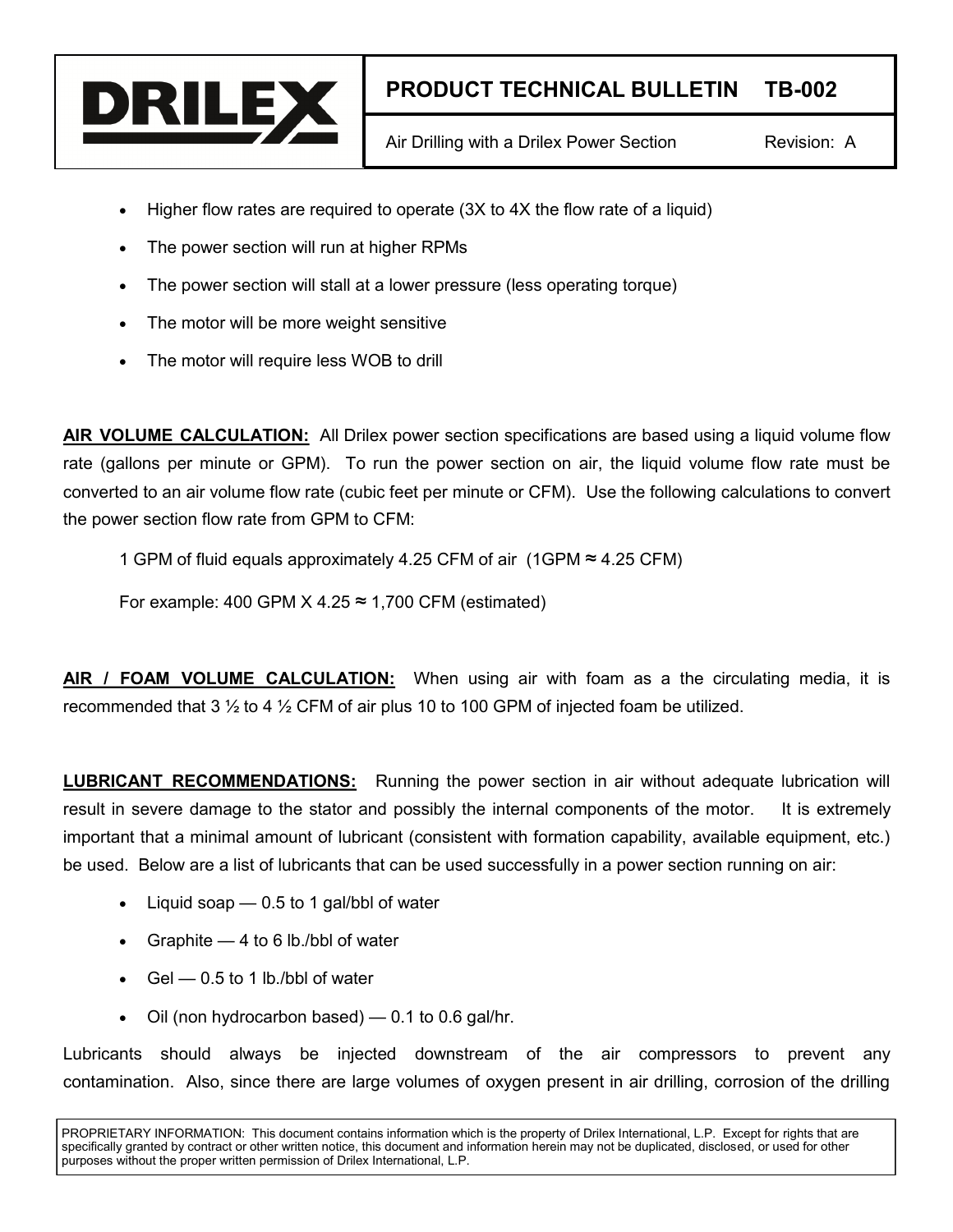

## **PRODUCT TECHNICAL BULLETIN TB-002**

Air Drilling with a Drilex Power Section Revision: A

equipment can be a concern. Oxidizing inhibitors should be utilized to minimize corrosion of internal components.

**PRE-OPERATIONAL ASSEMBLY:** When considering a power section for an air drilling application, preoperational data is of critical importance. As much data as possible should be gathered and examined prior to assembling the power section. The goal is the reduction of the internal temperature within the elastomer to obtain optimum performance and maximum downhole life. This can be accomplished by:

- Utilizing a reduced interference fits to allow for frictional and elevated well bore temperature swelling of the elastomer.
- Utilizing the maximum amount of lubricant possible
- Avoiding "free running" of the motor to limit RPM's
- Where elevated downhole temperature is a concern, avoiding extended periods of non-circulation

Failure to follow these recommendations can result in hysteresis (liquefying of the stator elastomer due to heat build-up ) and the eventual chunking of the stator.

**MOTOR OPERATIONAL CONSIDERATIONS:** Before turning on the compressor, set the motor on bottom. Apply light WOB while pumping air. Do not allow the motor to run off bottom. If the motor is allowed to run freely off bottom, the rotational speed of the drill bit will rapidly increase as the compressed air expands through the power section. As stated earlier, excessive RPMs can damage the power section and possibly the motor components. Also, it is recommended that the lubrication be implemented before the motor is operated off bottom. Because air is compressible, the power section will be stall sensitive. Therefore, when initially running the motor, WOB should be added carefully until frictional swelling of the stator elastomer occurs. Frictional swelling of the elastomer occurs as the rotor rotates within the stator. The friction temperature generated between these two components is greater than a typical water or oil based application. It is for this reason the power section should be assembled with a decreased interference (clearance) between the rotor and the stator in air applications.

As the motor continues to operate, increased WOB can be applied, using care to avoid stalling of the power section. Stalling a power section, even for a short time, can lead to tearing or chunking of the elastomer.